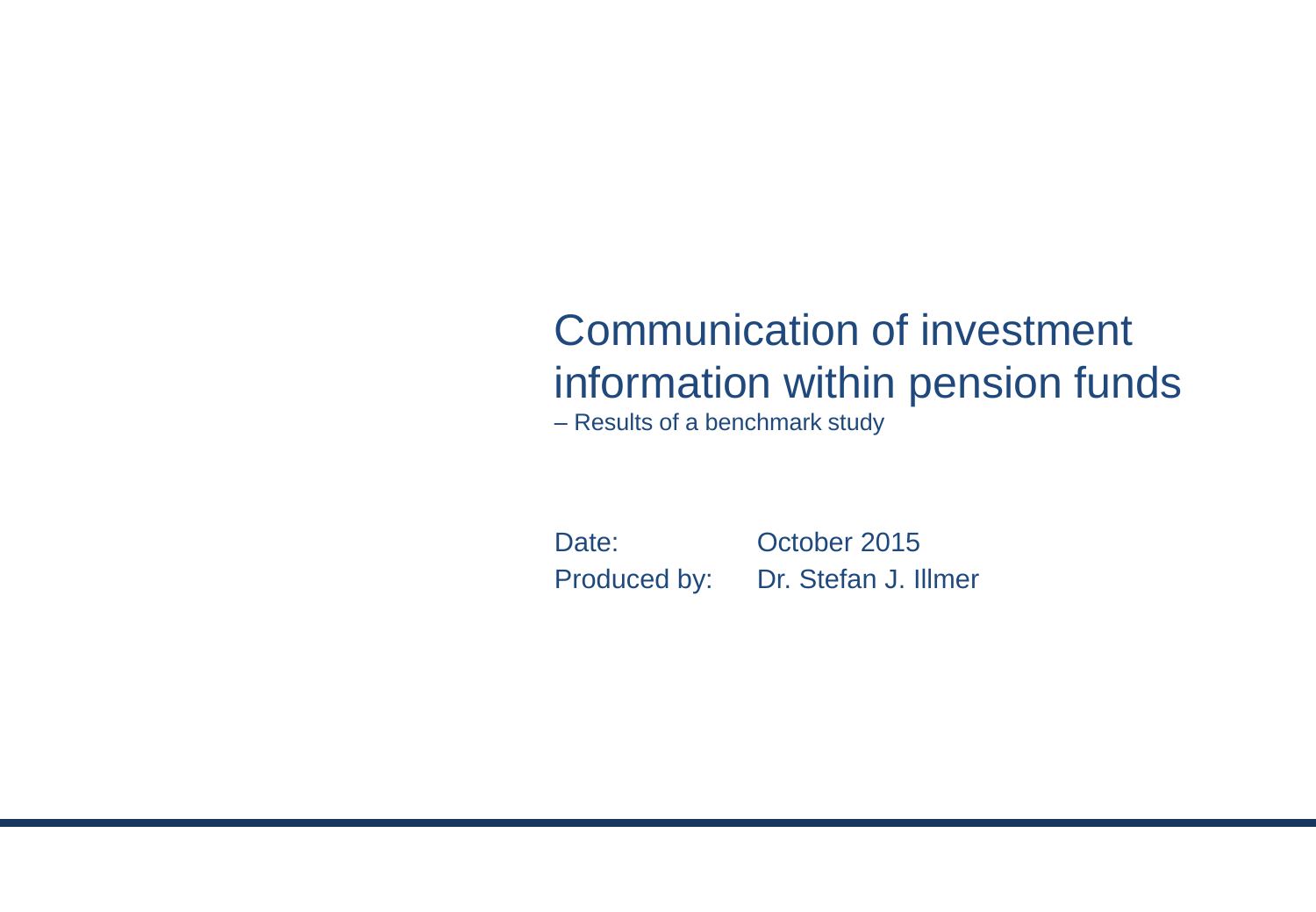

Produced by: Dr. Stefan J. Illmer Date: October 2015 - Slide 2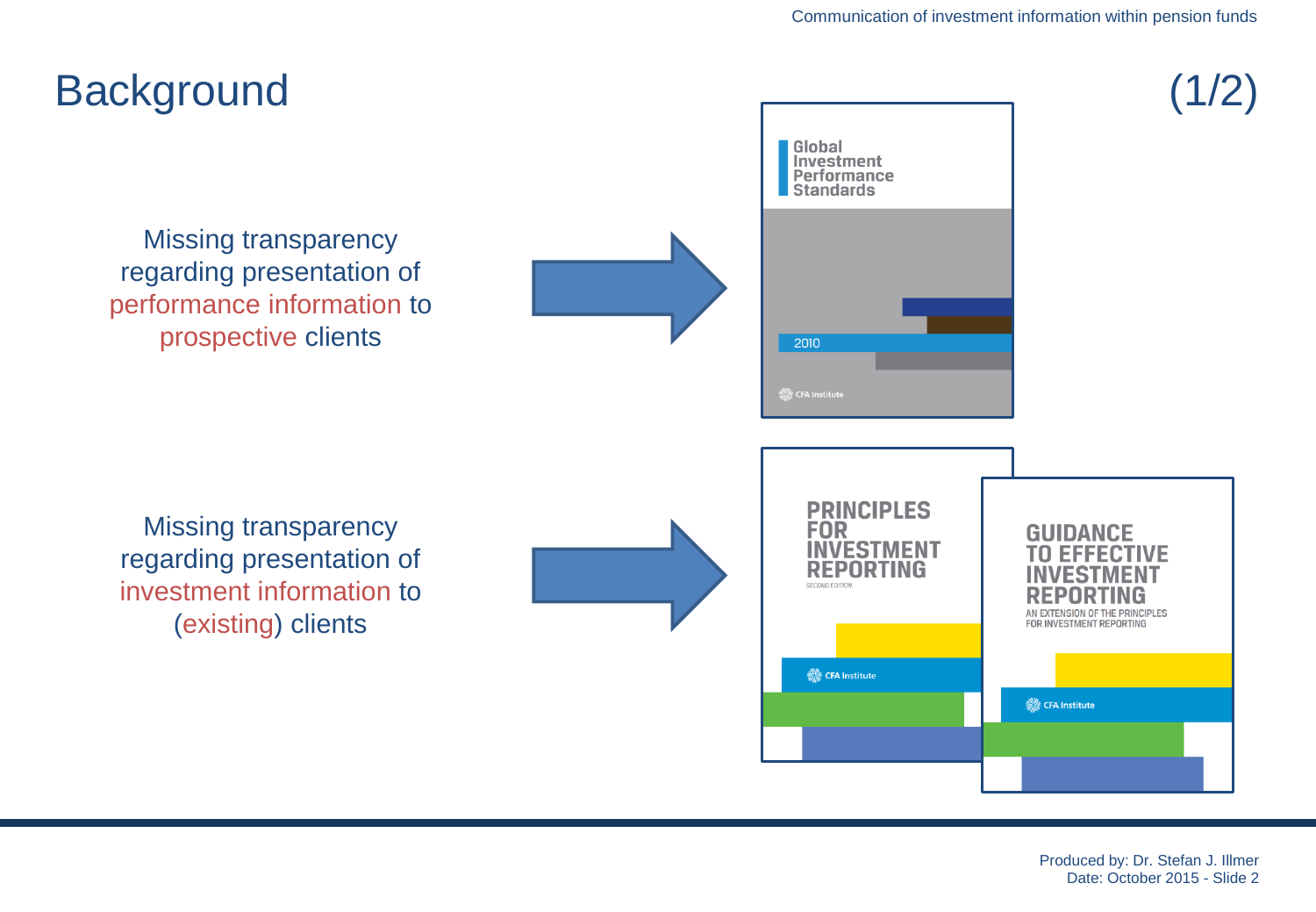### **Background**

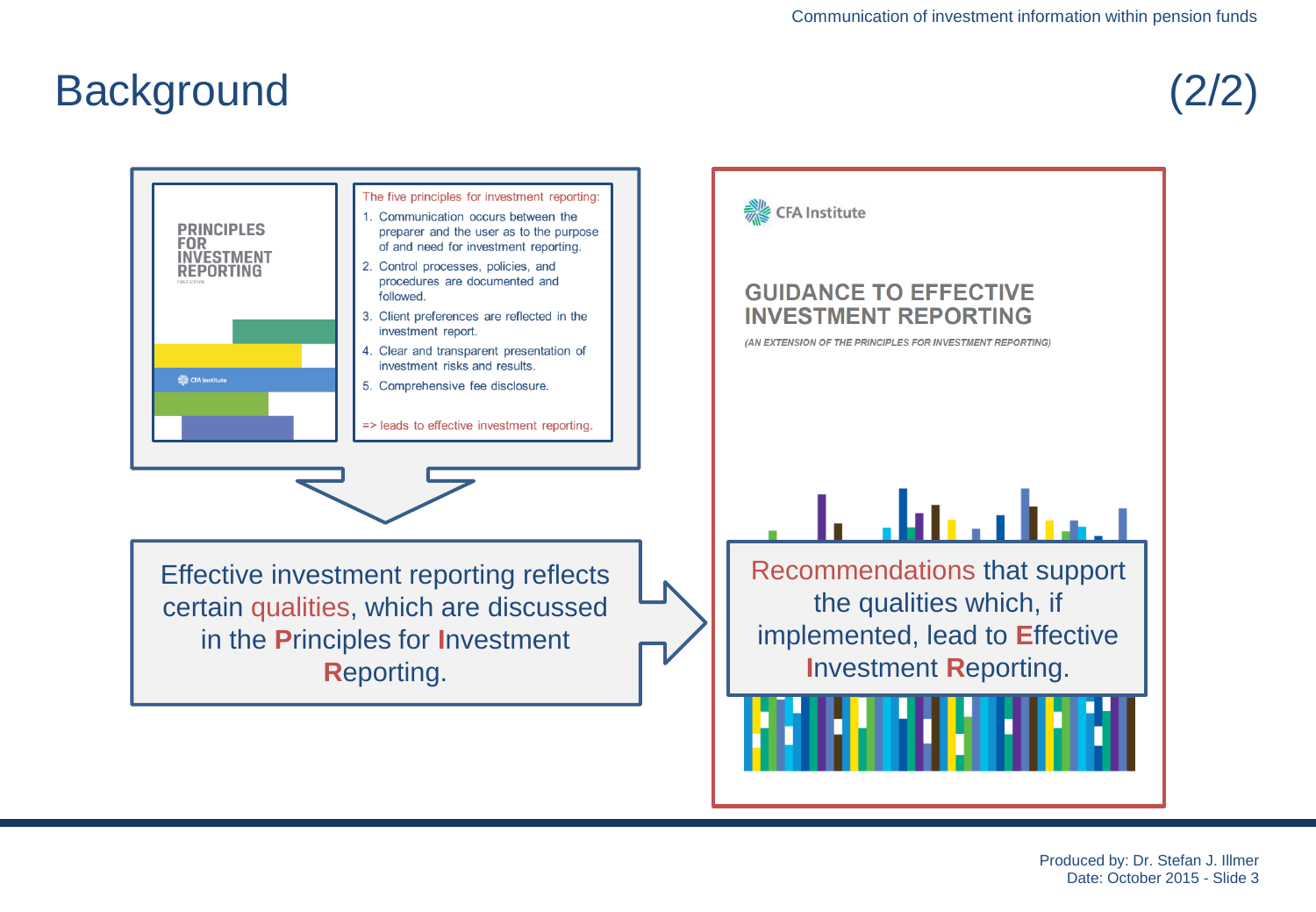#### Purpose and motivation

- Highlight importance of an effective investment reporting as a performance monitoring tool.
- Support discussion on the quality of the existing investment reporting and of the corresponding processes and procedures.
- Highlight importance of the communication between the preparer and the user of the investment reporting.
- **Promotion of best practices in the area of investment reporting.**
- **=>** Question: What is the current status in Switzerland?
- **=>** Use of the tool "benchmark study" to introduce the topic to one of the key investors in Switzerland – Swiss pension funds.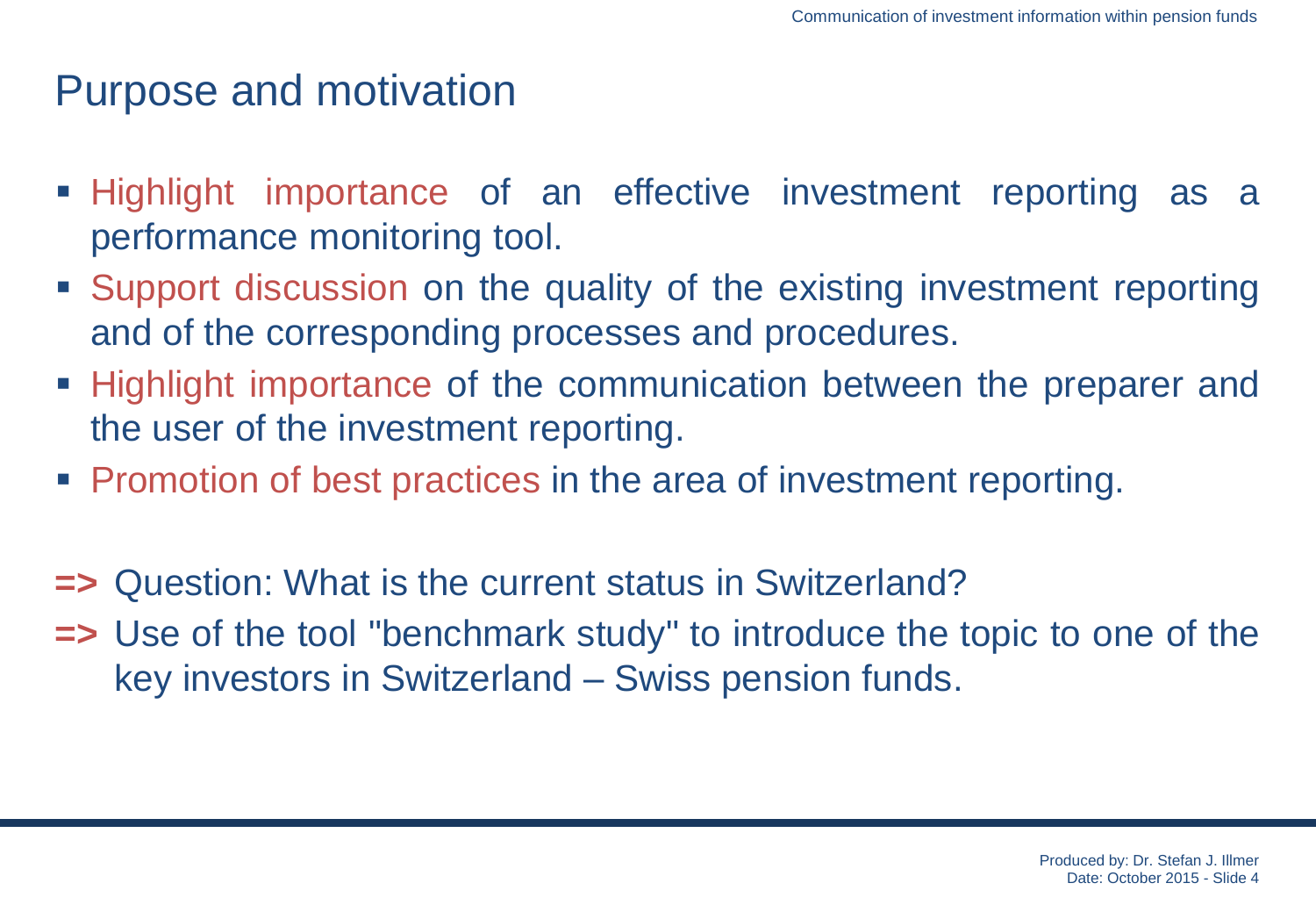## Details of the benchmark study (1/2)

- 10 Swiss pension funds with total assets of around CHF 130 bn.
- Start: July 2015
- Questionnaire with around 45 questions to the content and quality of the investment reporting to the investment committee and to the board of directors – grouped by the principles for investment reporting:
	- Communication
	- Processes
	- Return and risk
	- Client preferences
	- **Fee transparency**
- Additional 5 questions to the reflection of the investment management process within the investment reporting.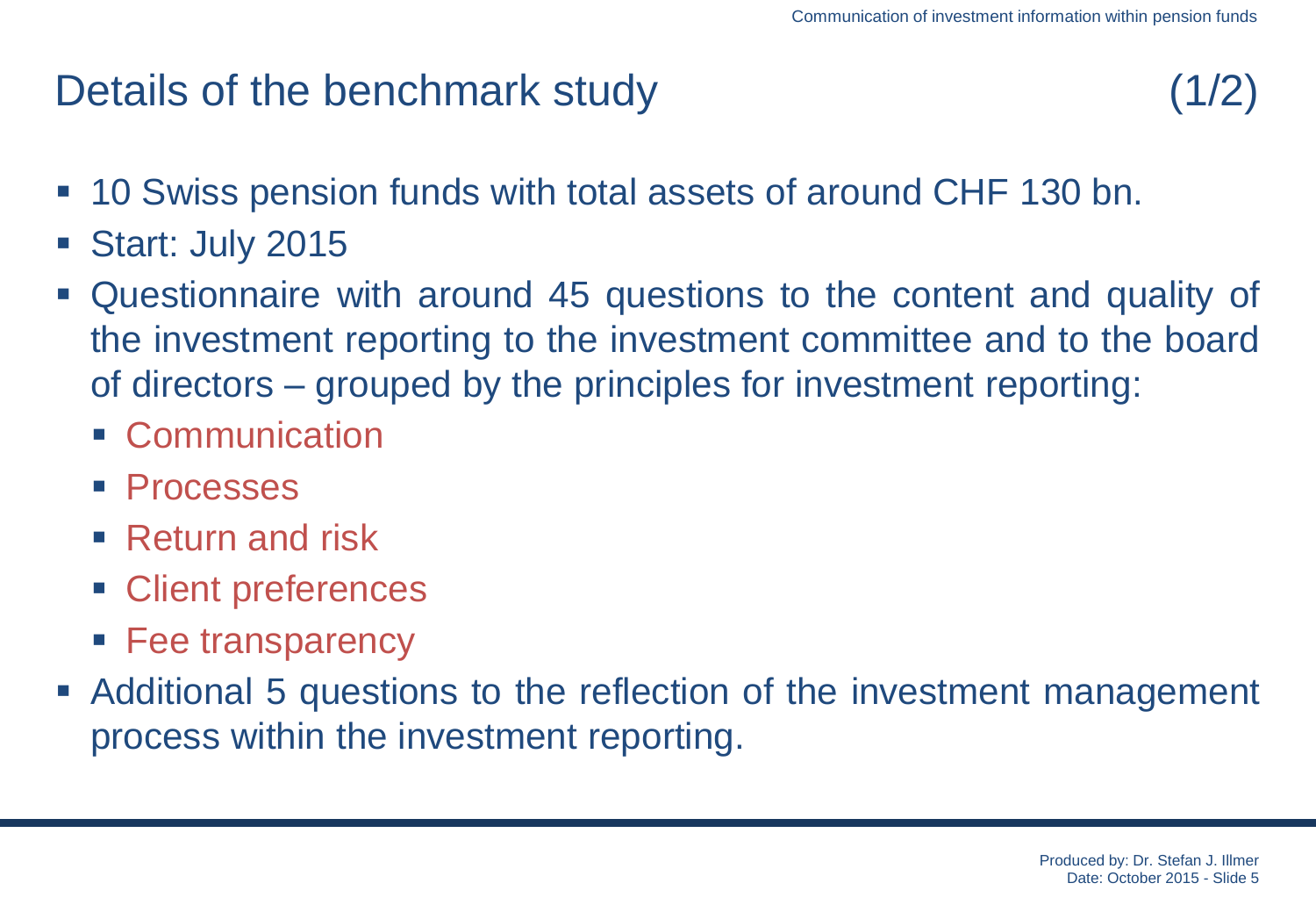### Details of the benchmark study

- No detailed review of the actual investment reportings because of confidentiality reasons.
- **Discussions with the participants on their answers.**
- Aggregated rankings per aspect addressed by the study:
	- Great need for action
	- Some need for action
	- Common practice
	- **Topic largely addressed**
	- Best practice
- Presentation of the results at "Trends in Client Reporting" (Oct. 2015).
- Article in the journal "Schweizer Personalvorsorge" (by end of 2015).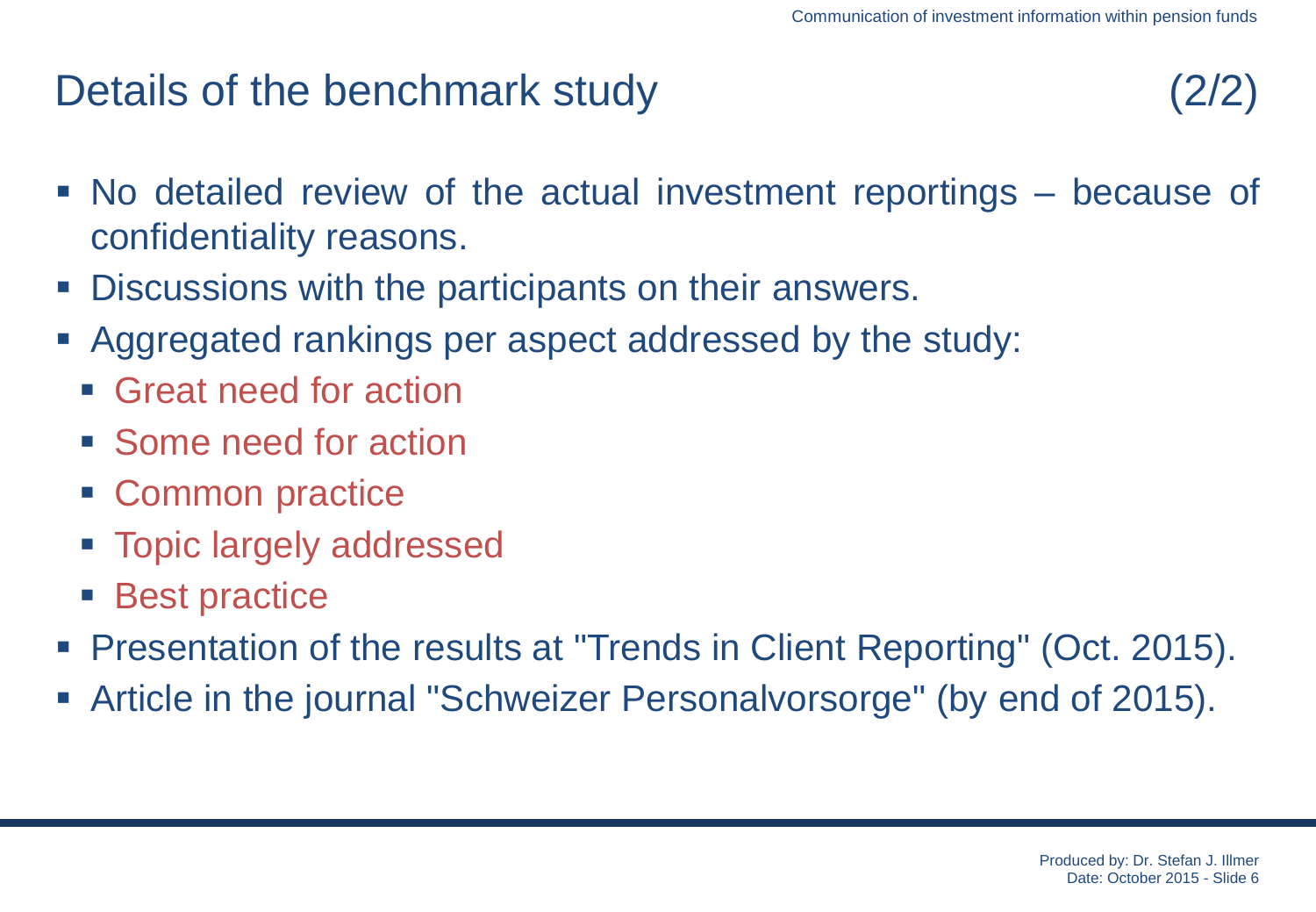## What is common practice? (1/4)

#### **Communication**:

Intense communication between the preparer and the user during the initial setup phase of the investment reporting.

- No regular content review process between the preparer and the user but also within the user's organization – but on a need-to-have basis.
- The higher in the organization the less involvement of the decision makers in defining content and form of the investment reporting. Actual reporting is driven by the portfolio management team.
- **Processes**:

Historical developed processes and procedures – no regular review, adjustments on a need-to-have basis and detailed documentation missing, incomplete or outdated.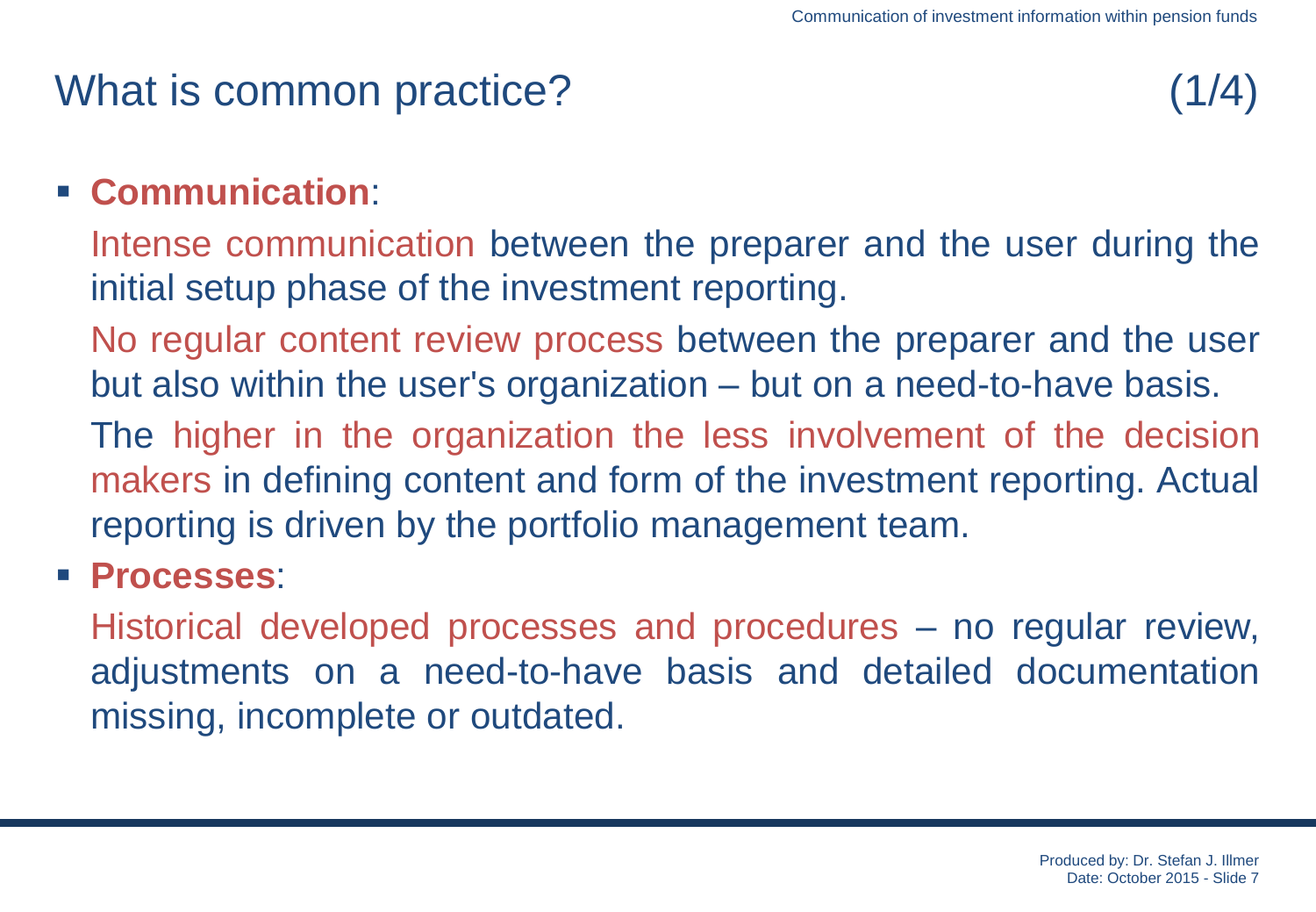## What is common practice? (2/4)

Investment reporting is combined with regular arguments on its quality (data as well as content) – between the preparer and the user but also within the user's organization.

**Return and risk**:

Content often focuses on illustration of holdings and performance information.

- Detailed information on composite or portfolio returns only limited information on dispersion (risk) figures.
- Decomposition of the return of the total assets but not for the investment risk figure.
- Focus on historical performance information no presentation of expected (ex-ante) performance information.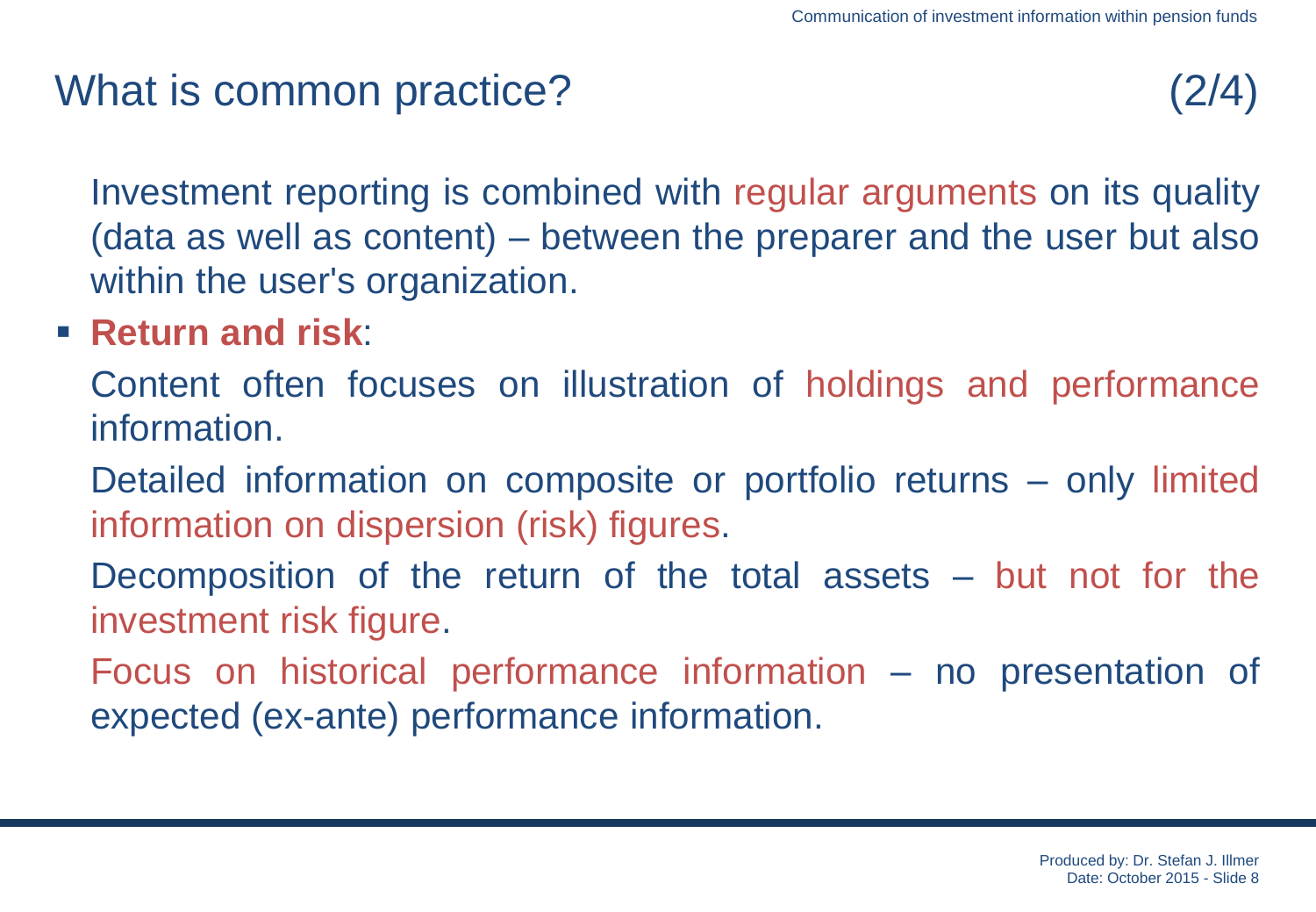## What is common practice? (3/4)

#### **Client preferences**:

- Current investment reporting content driven by current capabilities of the preparer (often a global custodian).
- Client specific implementation dependent on the capabilities of the preparer of the investment reporting and on the cost budget.
- Client specific adjustments to the standard reporting content not offered – preparers think "customization is our enemy" and act accordingly.
- Tailor-made analytics often provided by a third party and integrated in the investment reporting.
- **Fee transparency**:
	- Fee transparency defined by Swiss regulation and implemented accordingly – but non-required fee or cost information is not presented.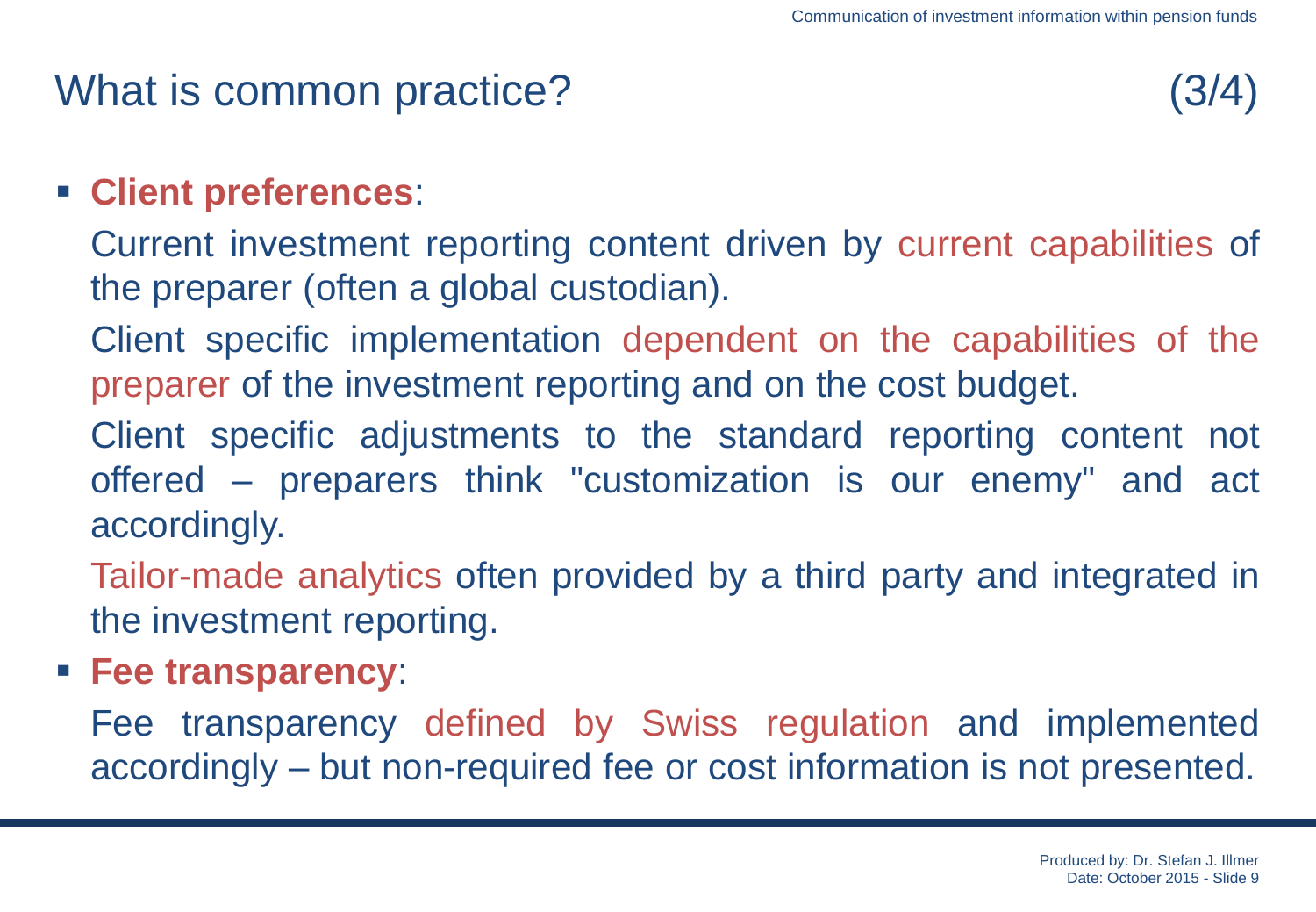## What is common practice? (4/4)

#### **Decision-oriented information**:

Investment reporting does not cover all relevant information necessary to evaluate the quality of the overall investment management process. Investment information is presented on a total asset level focusing on holdings / asset allocation information and return figures.

Decomposition for the total return presented – but not highlighting the impact of the individual decisions by the decision makers (board of directors, investment committee, investment team and individual portfolio managers).

Portfolio exposures on a total asset level presented – but not highlighting the impact of individual decisions by the decision makers.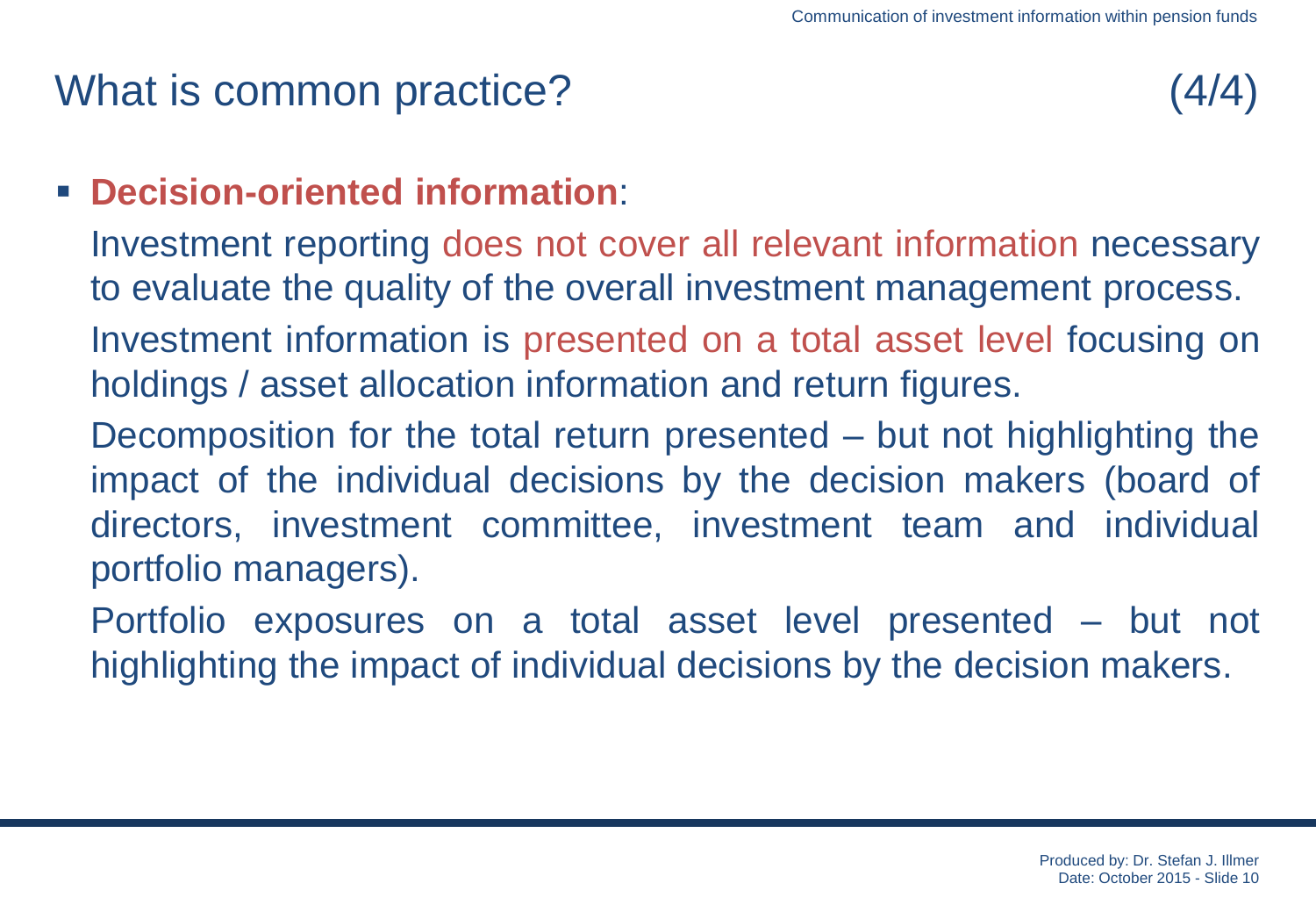### Overview of the results of the benchmark study



- Large pension funds have equal or higher scores than medium size pension funds.
- Large pension funds use more sophisticated analytics and more detailed information.
- Medium size pension funds follow common practice except regarding decision-oriented **information**
- There are not many cases where action is needed.
- Fee transparency and communication are areas for improvement.
- One pension fund reaches best practice in three areas.



Produced by: Dr. Stefan J. Illmer Date: October 2015 - Slide 11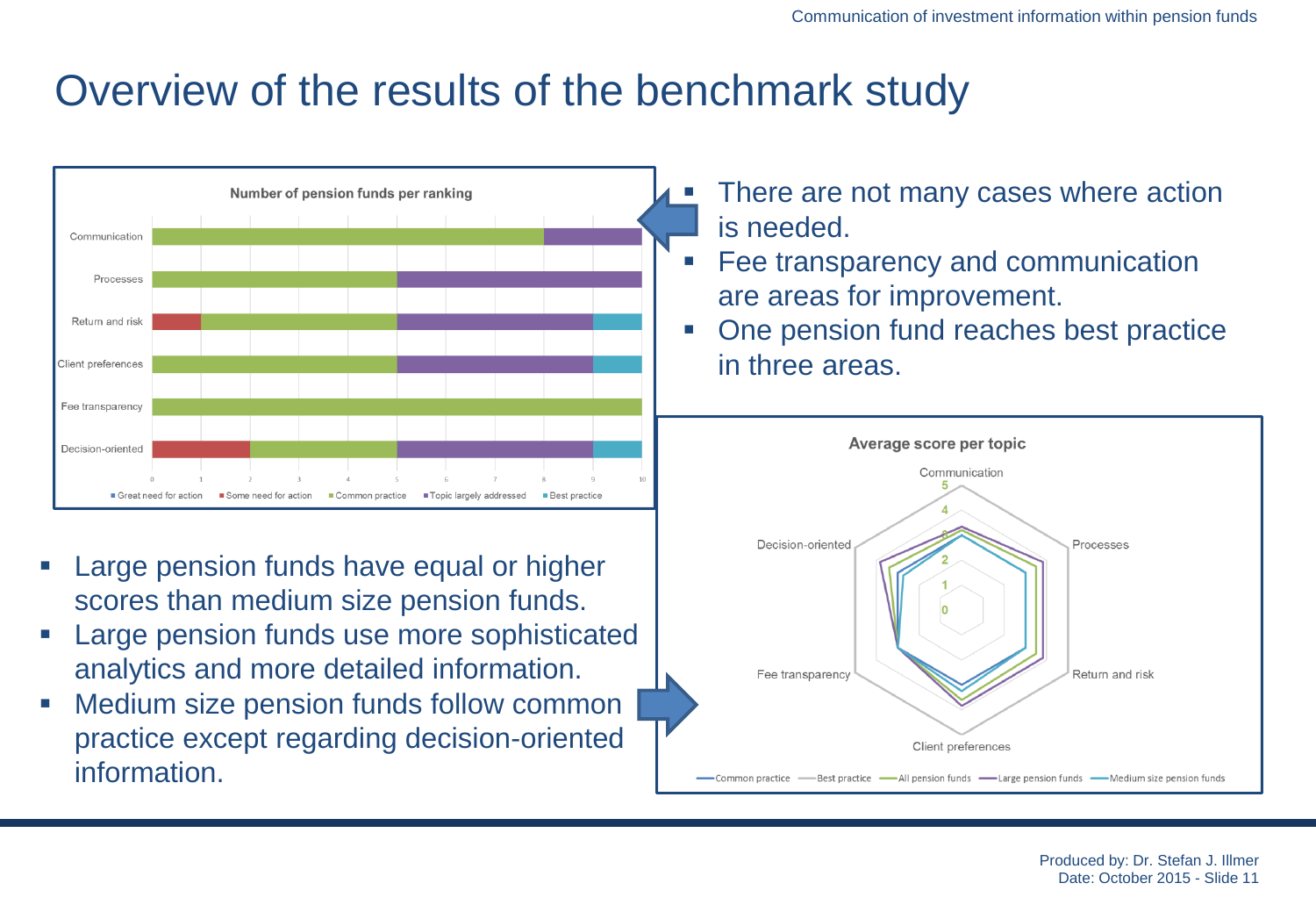## Key areas for improvement

- Involvement of the user when defining content and format of the investment reporting.
- Preparation of addressee-oriented investment reportings for all relevant decision-makers within the investment process.
- **Implementation of client specific data requirements.**
- **Handling of data errors and corrections.**
- Transparency on transaction costs and taxes.
- Presentation of investment performance information especially investment risk (ex-post and ex-ante).
- **Presentation of decision-oriented investment information.**
- Documentation of the investment reporting content and process.
- Handling of conflicts of interest within the investment reporting process.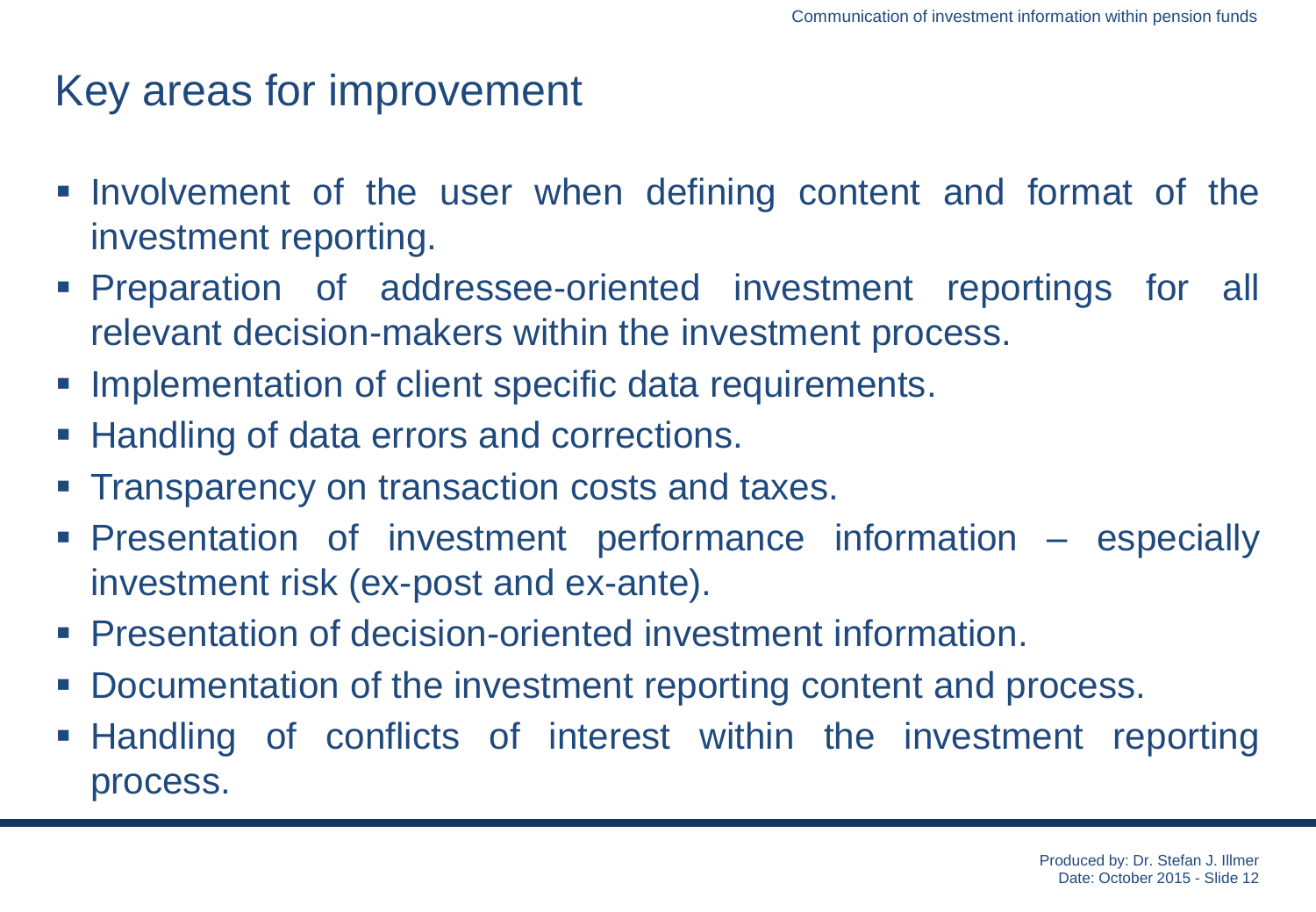### **Summary**

- Current investment reportings are often designed and prepared according to common practice.
- Current investment reportings and processes fulfill already quite a lot the recommendations of the "Guidance to Effective Investment Reporting" – with some important areas for improvement.
- Current investment reportings do often not cover meaningful decisionoriented investment information.
- => Efficient processes providing investment reporting according to the EIR guidance.
- => But limited suitability to evaluate the quality of the overall investment management process.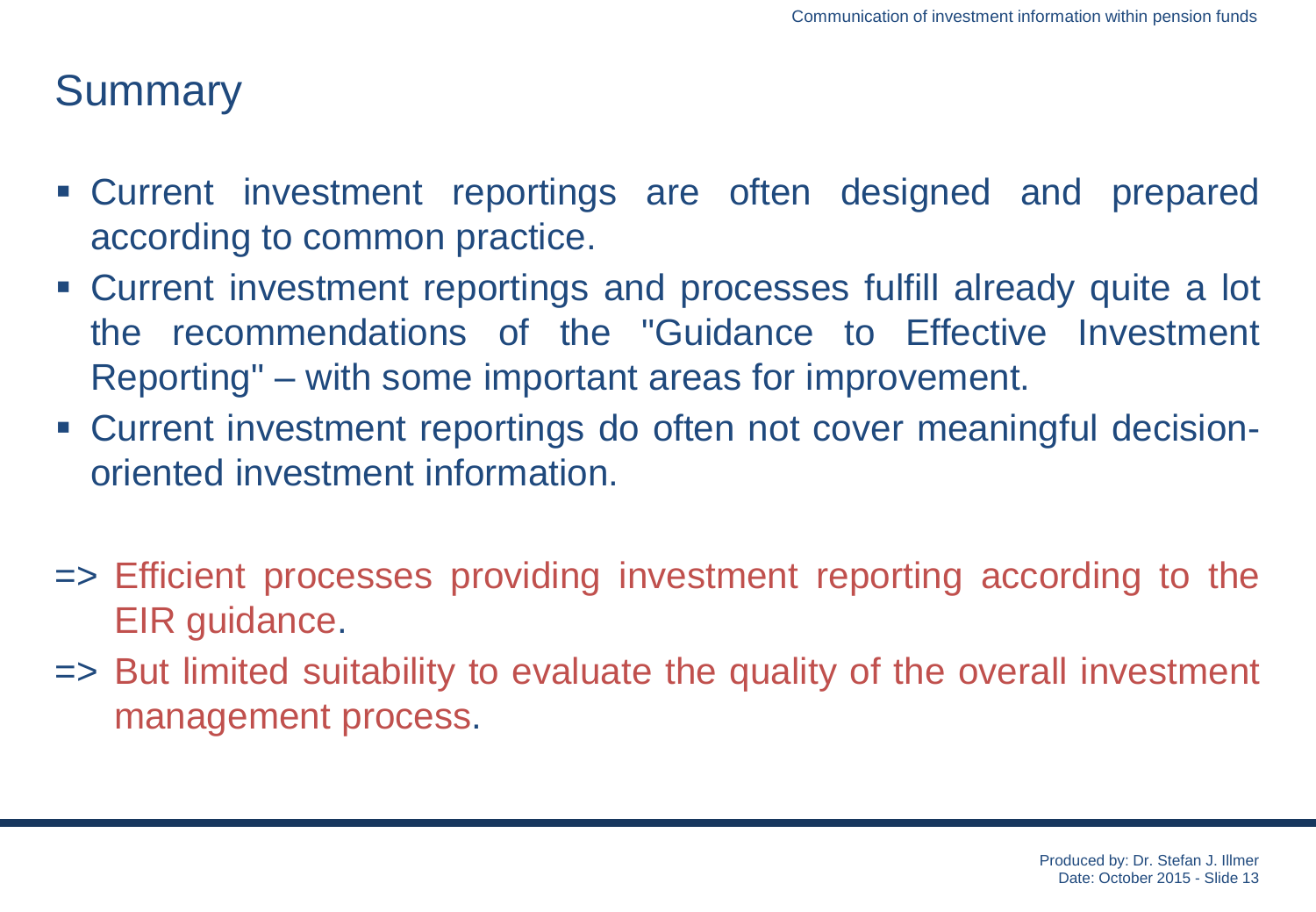### Comments and questions

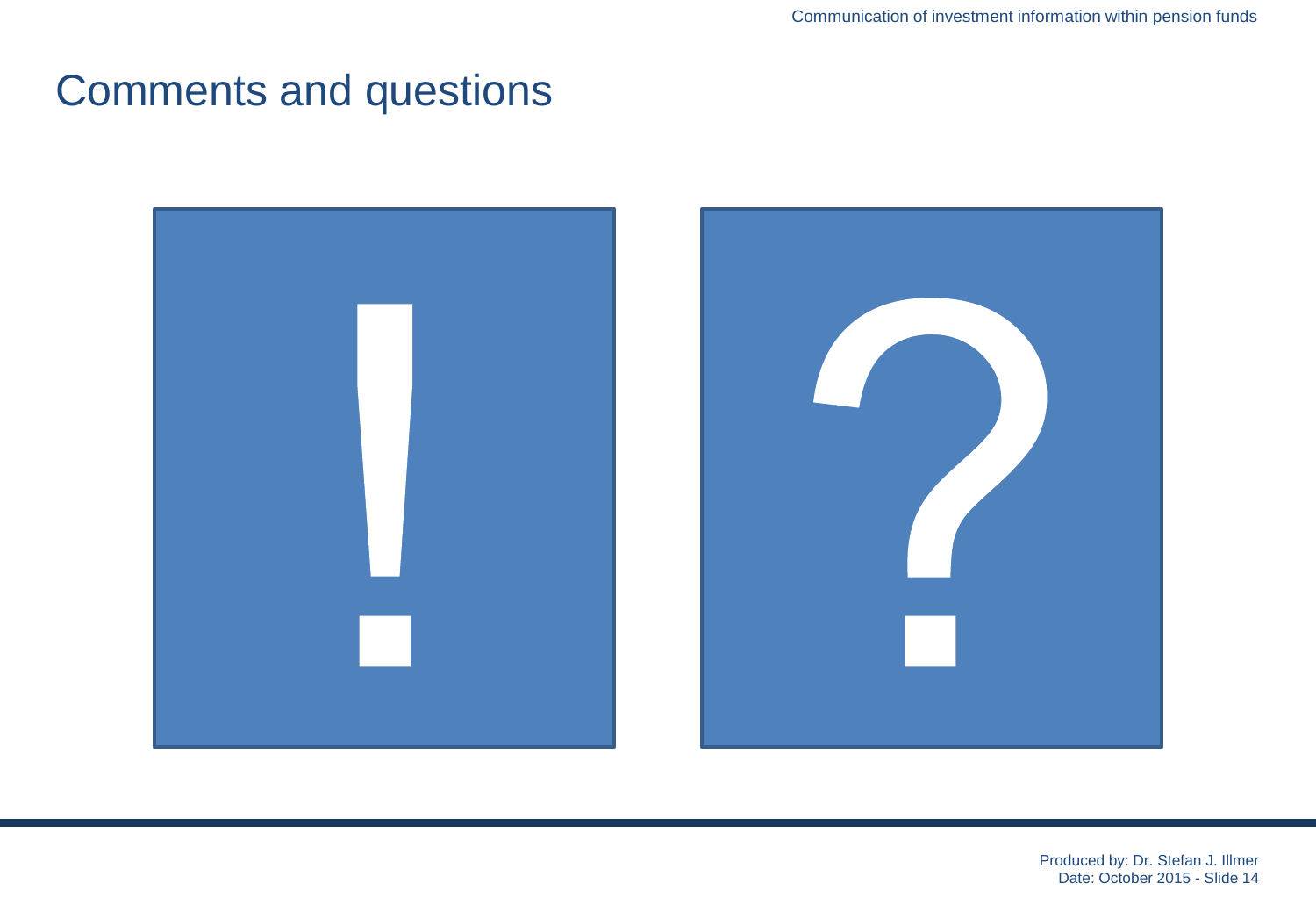#### **Resources**

- Download of "Global Investment Performance Standards 2010" => Homepage of the CFA Institute.
- Download of "Principles for Investment Reporting" => Homepage of the CFA Institute.
- Download of "Guidance to Effective Investment Reporting" => Homepage of the CFA Institute.
- **Detailed presentation on GIPS, PIR or EIR** 
	- => Contact Apex Reporting Services AG or Dr. Stefan J. Illmer.
- Questionnaire of benchmark study "Investment Reportings von Pensionskassen"
	- => Contact Apex Reporting Services AG or Dr. Stefan J. Illmer.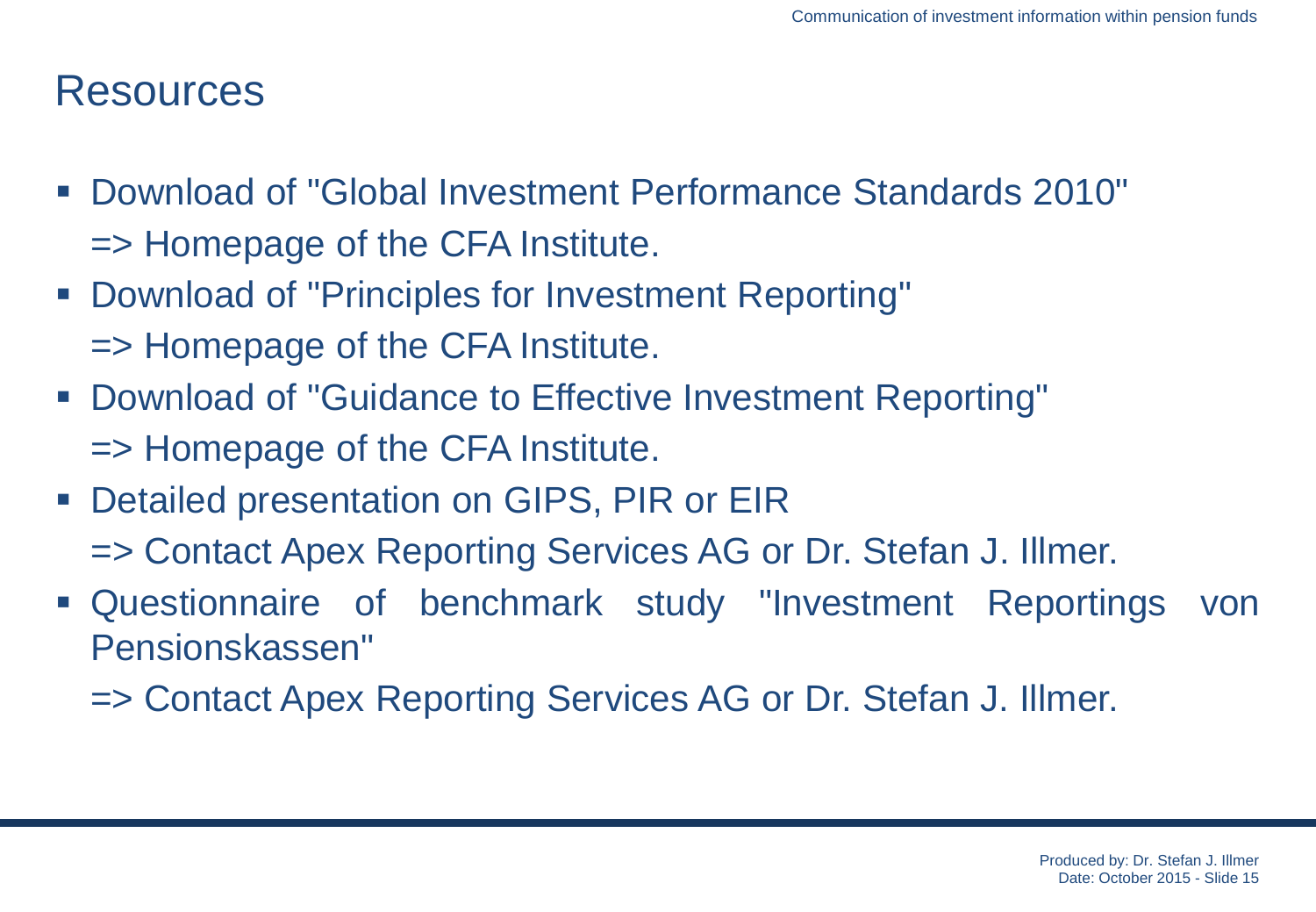### Contact details and disclaimer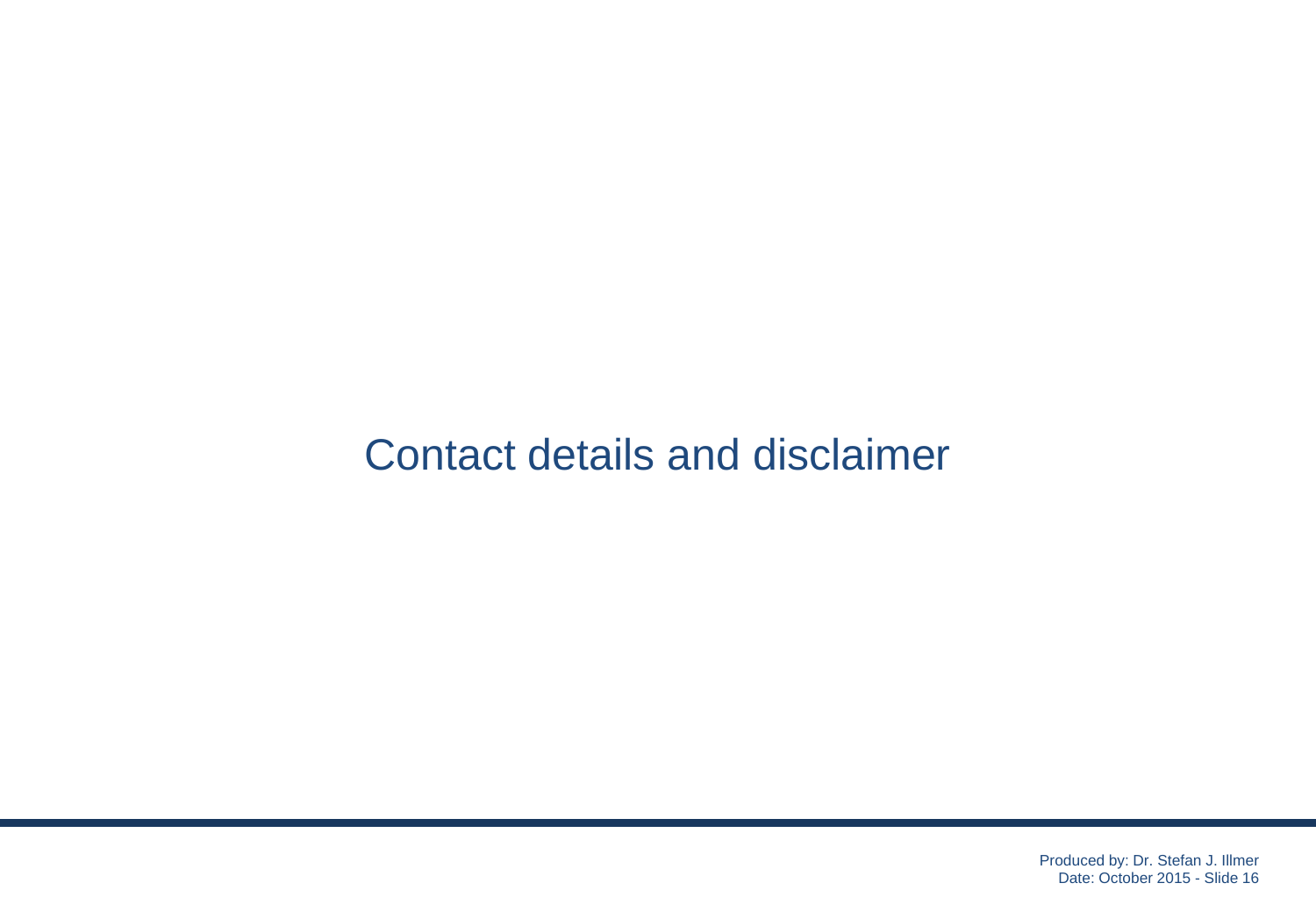#### Contact details



Dr. Stefan Joachim Illmer Tel. +41 / 79 / 962 20 37 Email: stefan.illmer@gmail.com